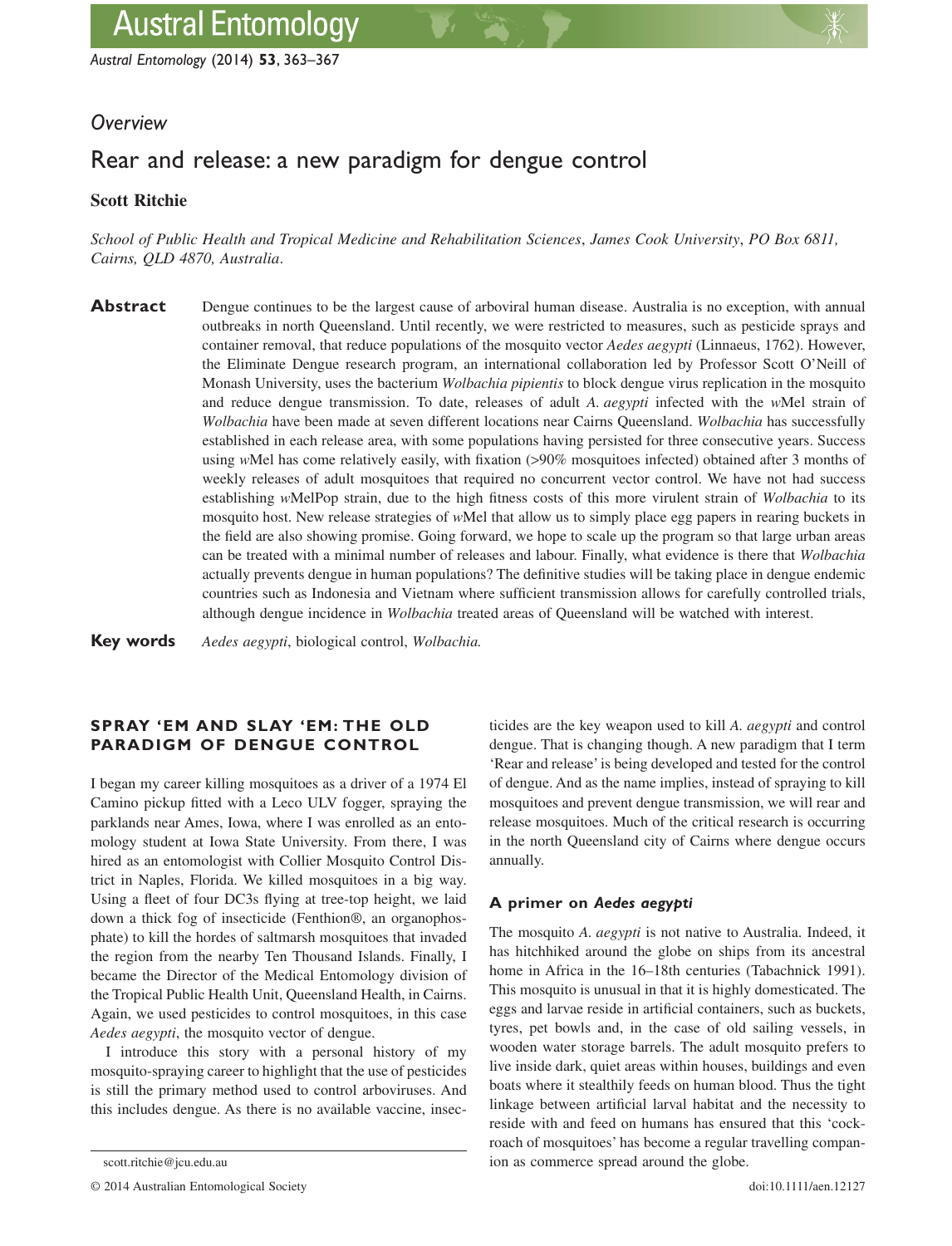#### **364** S Ritchie

The strong feeding preference for humans has also enhanced the capacity for *A. aegypti* to spread human diseases. The arboviruses that cause dengue and yellow fever are, in their most prolific manifestations as urban epidemics, carried almost strictly by *A. aegypti*, with humans, the sole host. Thus, a perfect transmission cycle from *A. aegypti* to human and back maximises the amplification of the virus. During an explosive outbreak of dengue in Cairns, a single introduction of the virus in November 2008 led to an epidemic with over 100 cases per week by February 2009 (Ritchie *et al*. 2013)!

### **House to house combat: traditional dengue control**

The famous medical entomologist Paul Reiter said 'you can't kill a mosquito in a closet with an airplane'. He was referring to *A. aegypti* and dengue control. Because many mosquito control programs have relied upon vehicle-mounted foggers to kill adult mosquitoes, using vehicles ranging from trucks and mopeds to helicopters and airplanes, it is a logical assumption that the big guns will kill dengue mosquitoes too. However, in many tropical cities, housing consists of small, cramped houses with few rooms, small windows and poor ventilation. The female *A. aegypti* hides under beds and tables, in wardrobes and laundry piles, where it is poorly exposed to insecticidal sprays administered from trucks or planes (Perich *et al*. 2000), resulting in little impact on dengue transmission (Reiter & Gubler 1997).

The dengue control administrators in north Queensland, appreciating the wisdom of Reiter, developed a dengue control program centred on interior residual spraying (IRS). The Dengue Action Response Team, a 'SWAT' team of highly trained vector control officers, enter houses (with permission of residents) with suspected dengue activity, and spray the dark nooks and crannies where *A. aegypti* are harboured (Ritchie *et al*. 2002). Dark objects such as suitcases, quiet spaces under beds and tables, and the insides of wardrobes are treated with a dilute water-based mix of synthetic pyrethroid insecticides that kill adult *A. aegypti* for several weeks. In the yards, water-holding containers that could breed hundreds of larvae are removed, tipped over or treated with residual pellets of the insect growth-regulator methoprene. This guerrilla warfare approach is effective (Vazquez-Prokopec *et al*. 2010) but laborious, requiring several dedicated staff. IRS is also intrusive, requiring staff to spray within the private confines of the public's castle. Often, we did not hear about dengue transmission until the outbreak was well underway; these delays of notification are almost always the cause of our large outbreaks such as those in 2003 and 2008 (Vazquez-Prokopec *et al*. 2010; Ritchie *et al*. 2013).

# **'REAR AND RELEASE': A NEW PARADIGM IN DENGUE CONTROL**

The concept of the rearing and releasing large numbers of insects that mate with and induce sterility in pest insects is not

new. In the 1950s, massive numbers of screw worm flies (*Cochliomyia hominivorax*), a pest that caused extensive injuries and death in cattle in Florida and much of Latin America, were successfully eradicated in Florida by releases of male flies that had been sterilised by radiation. This sterile insect technique has been used, in a limited way, to control mosquitoes, and is still used today to control many pests (Alphey *et al*. 2010). However, we have developed a new biological control method, using the bacterium *Wolbachia pipientis pipientis* (a species of *Wolbachia* found in some mosquitoes but not in *A. aegypti*), that uses only limited releases of infected mosquitoes that quickly establish the bacterium in wild populations of *A. aegypti* (McGraw & O'Neill 2013).

# *WOLBACHIA***: A BACTERIA THAT 'VACCINATES' DENGUE VECTORS**

The bacterium *Wolbachia* has long been of interest to biologists. *Wolbachia* infections, especially studied in vinegar flies such as *Drosophila*, induce often amazing physiological responses in their insect hosts. Sex manipulation (feminisation), parthenogenesis, male killing and sperm–egg incompatibility are observed in *Wolbachia*-infected arthropods (Werren *et al*. 2008). Of interest to mosquito biologists is the ability for *Wolbachia* to be driven rapidly into populations of uninfected mosquitoes by a process termed cytoplasmic incompatibility (CI) (for reviews, see Iturbe-Ormaetxe *et al*. (2011) and Turelli (2010)). In CI, the offspring (eggs) of uninfected females mated to *Wolbachia*-infected males are inviable and die. The reciprocal cross of uninfected males mated with infected females produce viable *Wolbachia*infected offspring. Thus, a release of *Wolbachia*-infected male and female mosquitoes produces *Wolbachia*-infected offspring at a selective advantage, assuming no mating bias, strong CI and limited fitness costs to the *Wolbachia-*infected offspring. Thus, *Wolbachia* can spread naturally beyond the initial mating of released mosquitoes, ultimately becoming fixed in populations with infection rates approaching 100% (Turelli 2010). This drive mechanism also ensures that *Wolbachia* can persist in populations over many generations.

Professor Scott O'Neill realised that the drive mechanism of *Wolbachia* could be used to control dengue transmission in *A. aegypti*. Initially, we used a virulent strain of *Wolbachia* (*w*MelPop or 'popcorn', so named as the impact of replicating *Wolbachia* on infected cells was reminiscent of that of popcorn in a stovetop container) that is known to over-replicate in host's cells and cause premature death in *Drosophila* (McMeniman *et al*. 2009). *w*MelPop was introduced into *A. aegypti* by microinjecting the bacterium into eggs of the mosquito (McMeniman *et al*. 2009). This was no small feat, with 10 000 microinjections required to obtain two infected lines. These mosquitoes were then observed to die prematurely, indeed most died before they would have been able to transmit dengue (*ca*. 10 days after blood feeding). The concept was simple: Rear and release *Wolbachia*infected *A. aegypti* and let the CI drive mechanism infect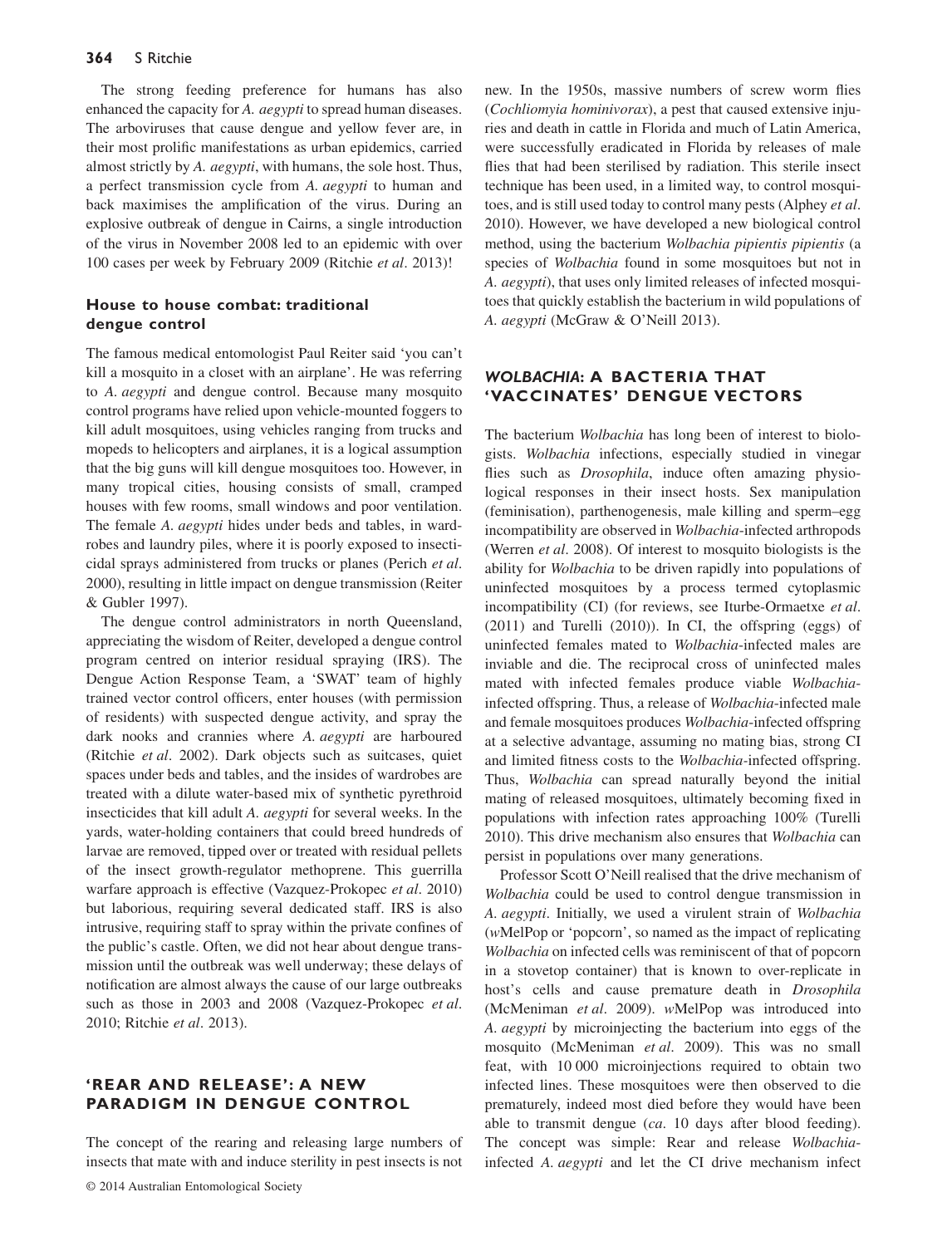

# **Wolbachia dengue control method**

Approximate number of weeks released

*Fig. 1.* Cartoon of 'rear and release' Wolbachia invasion strategy. Diagram courtesy of Eliminate Dengue [\(http://www.eliminate](http://www.eliminatedengue.com) [dengue.com\)](http://www.eliminatedengue.com).

the population of wild uninfected *A. aegypti* with the bacterium (Fig. 1). Mosquitoes infected with popcorn *Wolbachia* would not live long enough to transmit dengue and, potentially, other arboviruses (McMeniman *et al*. 2009; Iturbe-Ormaetxe *et al*. 2011). While some dengue transmission may occur, large epidemics that have recently plagued north Queensland would be unlikely.

# **Proof of concept in semi-field cages**

To confirm that weekly releases of *Wolbachia*-infected *A. aegypti* would result in fixation of *Wolbachia* in a population of mosquitoes, we have conducted trials in secure large semi-field cages at James Cook University in Cairns. In these studies, fixation was obtained with both *w*Mel and *w*MelPop, although the fitness issues of *w*MelPop slowed the rate of fixation for this strain (Walker *et al*. 2011). We were now ready for open field releases, choosing to go with *w*Mel to maximise our chances of success.

# **Dengue blocking: an even better outcome than life shortening**

We noticed that *A. aegypti* infected with *w*MelPop were doing more than dying before they could transmit the virus – they were not even getting infected with the virus! The *w*MelPopinfected *A. aegypti* had levels of dengue infection, as measured by PCR, that were up to six orders of magnitude lower than wild *A. aegypti*, and assays indicated almost no disseminated dengue infection in the mosquito legs, a proxy transmission of the virus (Moreira *et al*. 2009). We then investigated the virus blocking capacity of *w*Mel, a less virulent strain of *Wolbachia*. Popcorn-infected *A. aegypti* had several fitness issues in addition to shortened adult lifespan, including reduced blood

feeding (Turley *et al*. 2009), lower fecundity, (Yeap *et al*. 2011) and reduced egg longevity (McMeniman & O'Neill 2010). These fitness constraints could reduce the chance of establishment despite the CI drive mechanism. The less virulent *w*Mel strain does not induce these pathological effects on the host, and should be easier to establish within wild mosquito populations than *w*MelPop. Dengue blocking was also observed in *w*Mel, although not as complete as in popcorn. It is postulated that *Wolbachia* competes with the growth of dengue virus at the cellular level, and *w*Mel has lower *Wolbachia* infection loads than *w*MelPop. Nonetheless, vector competence experiments demonstrated that significant decrease in disseminated dengue infection occurred in Cairns mosquitoes infected with *w*Mel (Walker *et al*. 2011).

### **Only with community support: extensive engagement**

While the *Wolbachia* dengue control strategy would ultimately target urban areas of SE Asia and South America where dengue is endemic, the initial releases were planned for the Cairns region in north Queensland. Indeed, the first release of *Wolbachia*-infected *A. aegypti* was proposed for Yorkeys Knob and Gordonvale, Queensland. Gordonvale was the site where the cane toad was first released in Australia, and the irony of our decision to release there was not lost upon some residents.

Before any release began, the ED program implemented a comprehensive community engagement (CE) program in both communities, to help gauge support for a future field trial (Hoffmann *et al*. 2011; McNaughton 2012). The CE program involved development of resources (pamphlets, PowerPoint presentations, newsletters), to communicate the research to residents, and to encourage any questions and concerns, which were promptly addressed. By far, the greatest resource was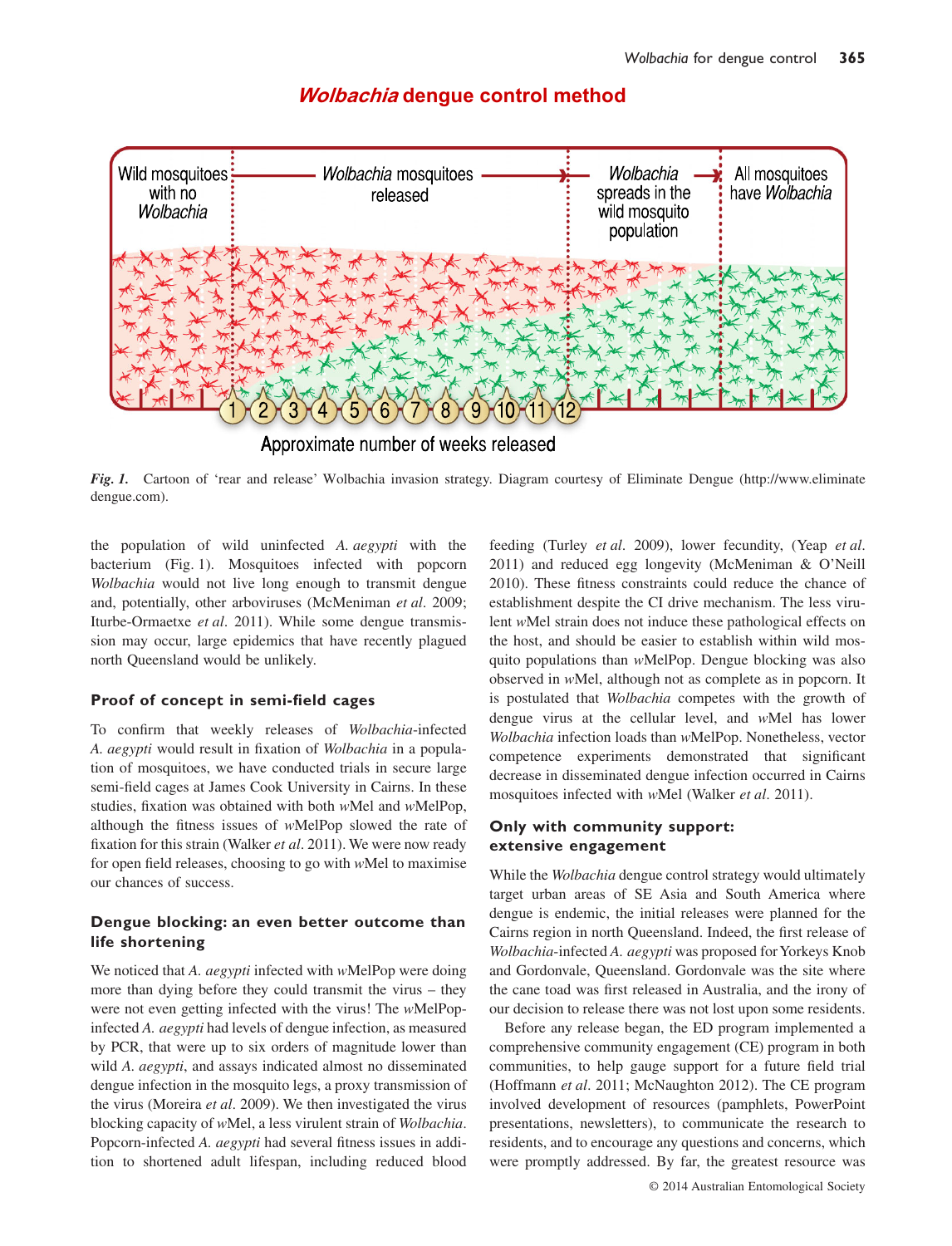simply face-to-face communication at community events, meetings and by door-knocking. Surveys demonstrated that over 80% of Cairns residents were supportive of a release (McNaughton 2012). During the trial, regular meetings of a reference group allowed valuable two-way communication between the project and community representatives.

### **Open field releases: the ultimate test**

Open field releases of the *w*Mel-infected *A. aegypti* were planned for the wet season of 2010–2011. We had approval from the Australian Pesticide and Veterinary Medicine Authority, as well as the biosafety committees of the University of Queensland and James Cook University, and a risk assessment conducted by CSIRO was supportive (De Barro *et al*. 2011). In addition, critically, we had approval from the majority of local residents in the release sites. Rearing and releasing mosquitoes sounds simple, but there was considerable logistical issues that needed sorting out. Mosquitoes were reared within the large semi-field cages at James Cook University, and fed on humans to mimic natural mosquito production as closely as possible. To avoid accidentally infecting the mosquitoes with dengue, all volunteer blood feeders were tested for fever. Those febrile or even living or returning from an area with active dengue transmission were excluded. Beginning the first week of January 2011, James Cook University reared *ca*. 15 000 mosquitoes for release in the field sites. While this sounds like a lot, it only amounted to 15–20 mosquitoes per house, half of which were males that do not bite. Estimates of adult mosquito populations indicate that we were releasing numbers comparable with existing populations. Releases were as simple as possible. Once a week, a white 'Eliminate Dengue' van stopped at every 4th house, and out jumped a worker who released a cup of mosquitoes at the curbside.

The frequency of *Wolbachia* infection was closely monitored in eggs laid by mosquitoes in oviposition traps ('ovitsaps'). After the initial two-weekly releases, the infection rate in eggs collected from ovitraps was approximately 15%, representing eggs laid by females from the first week's release. But after that, as the CI drive mechanism kicked in, the frequency of *w*Mel-infected mosquitoes steadily rose until after 10 weeks, the frequency was nearly 80% despite a week-long interruption at Gordonvale due to Cyclone Yasi (Hoffmann *et al*. 2011). Simulation models by Michael Turelli of the University of California at Davis indicated that with the CI drive, we could be confident that the *w*Mel would soon be fixed even if we ceased releasing (Turelli 2010). So, after 10 weeks of releases, in the middle of March 2011, the rear and release of *w*Mel-infected *A. aegypti* ended. And, as the model predicted, the infection rate of *w*Mel continued to increase until over 90% of the mosquitoes were infected only a month later. Monitoring of the two sites has confirmed that *w*Mel has remained fixed in the population since the releases 3 years ago.

### **Future work**

The initial releases of *w*Mel in the Cairns region used communities that were geographically isolated to ensure the bac-

terium would not spread beyond the target area. However, theory indicates that the CI drive mechanism can potentially create a wave of infection (termed a Bartonian wave in reference to its descriptor Nick Barton) that could result in selfpropagating spread that could eventually infect a large urban population of *A. aegypti* (Barton & Turelli 2011). So, in 2013, releases of *w*Mel were conducted in the Cairns suburbs of Parramatta Park, Edge Hill/Whitfield and Westcourt. *Wolbachia* frequencies have reached 80–90% in the three release areas, and we are monitoring adjacent areas for evidence of spread. Releases are also planned for Townville in 2014.

The Eliminate Dengue project involves many collaborators from countries where dengue is an annual public health issue. Releases of *Wolbachia*-infected *A. aegypti* are currently taking place in Vietnam, and are planned for Brazil, Indonesia and Colombia [\(http://www.eliminatedengue.com\)](http://www.eliminatedengue.com). The north Queensland urban areas of Cairns and Townsville will continue to serve as a leading centre of activity to analyse and optimise the *Wolbachia* rear and release strategy. We are the only locale with established populations of *Wolbachia*infected *A. aegypti*. The evolution of both *Wolbachia* and *A. aegypti* will be monitored closely in this natural experiment. We are also testing novel ways of releasing, including the use of egg release containers where cloth strips containing infected eggs are reared in buckets in the field, and have developed new power-free traps for the inexpensive collection of *A. aegypti* (Ritchie *et al*. 2014).

Most importantly, we are closely monitoring the impact of *w*Mel infection on the incidence of dengue transmission. Large-scale releases are planned for Indonesia, Vietnam and Brazil, countries where dengue is endemic and where sufficient outbreaks occur that a formal assessment of the epidemiological protection from dengue *Wolbachia* is possible. Yet even the incidence of dengue in Cairns will provide some clues of the efficacy of the approach. Currently, there is a large outbreak of DENV-1 in central Cairns. The incidence of dengue in the Cairns region will be watched with greater than normal anticipation the next few years.

### **ACKNOWLEDGEMENTS**

I thank Roger Kitching for inviting me to submit this story, Helen Cook and Peter Cook of Eliminate Dengue for input, and Peter Ryan (Eliminate Dengue) for the cartoon depicting a *Wolbachia* intervention.

### **REFERENCES**

- Alphey L, Benedict M, Bellini R *et al*. 2010. Sterile-insect methods for control of mosquito-borne diseases: an analysis. *Vector-borne Zoonotic Disease* **10**, 295–311.
- Barton NH & Turelli M. 2011. Spatial waves of advance with bistable dynamics: cytoplasmic and genetic analogues of Allee effects. *American Naturalist* **178**, E48–E75.
- De Barro PJ, Murphy B, Jansen CC & Murray J. 2011. The proposed release of the yellow fever mosquito, *Aedes aegypti* containing a